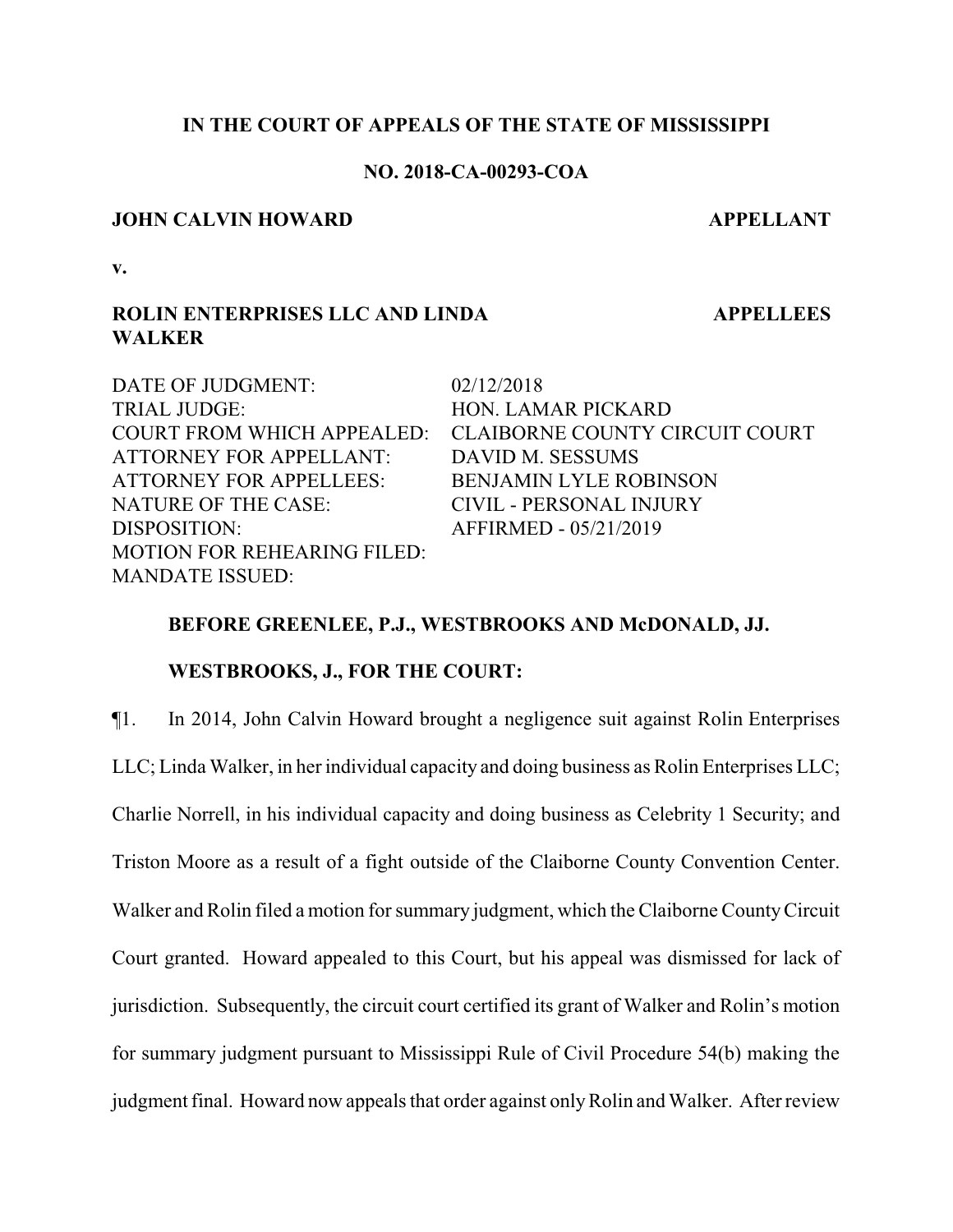of the record, we affirm.

# **FACTS**

# ¶2. We refer to the facts from Howard's first appeal when discussing the incident and the

procedural history:

Walker, doing business as Rolin, owned the Convention Center, which she rented to third parties for various events. Moore rented<sup>[1]</sup> the Convention Center from Walker for the purpose of hosting a party following an Alcorn State football game on September 14, 2013. Howard and a group of his friends, including another young man named Michael Moseley, arrived to the Convention Center around 11:30 p.m. on September 14, 2013, as the partywas well underway. Shortly after arriving, Howard and Moseley were on the dance floor when they were assaulted by other partygoers, one of whom was later identified as Justin Bailey. Security, including Norrell, broke up the fight and separated the two groups by sending Bailey and his accomplices outside, while telling Howard and Moseley to wait on-stage for a few minutes. After about ten to fifteen minutes, Howard and Moseley decided to leave the Convention Center. Norrell escorted them outside. As they were crossing the parking lot, the same group from before attacked Howard and Moseley a second time. Howard maintains that Bailey stabbed him in the neck with a broken beer bottle. According to Howard, Norrell did not take any action to stop the fight, but merely watched it take place. The fight was finally broken up by a third party, and Howard was airlifted to the University of Mississippi Medical Center, where he was treated for lacerations to his neck, shoulder, and back.

Howard filed a complaint against Rolin, alleging that it had failed to maintain the premises in a reasonably safe condition. Howard then sought, and was granted, leave of court to file an amended complaint, joining Norrell, individually and doing business as Celebrity 1 Security, Moore, and Walker in her individual capacity. After obtaining leave of court, Howard amended his complaint accordingly.

<sup>&</sup>lt;sup>1</sup> The following language appears in the cited opinion as footnote number one: "The parties disagree as to whether Moore actually rented the venue from Walker, or whether Walker rented the venue to a third party, who then contracted with Moore. Further, the parties dispute whether Walker relinquished control over the venue on the evening in question. However, we decline to address these issues now because we are dismissing this case for lack of jurisdiction." *Howard v. Rolin Enters. LLC*, 224 So. 3d 1264, 1265 n.1 (Miss. Ct. App. 2017).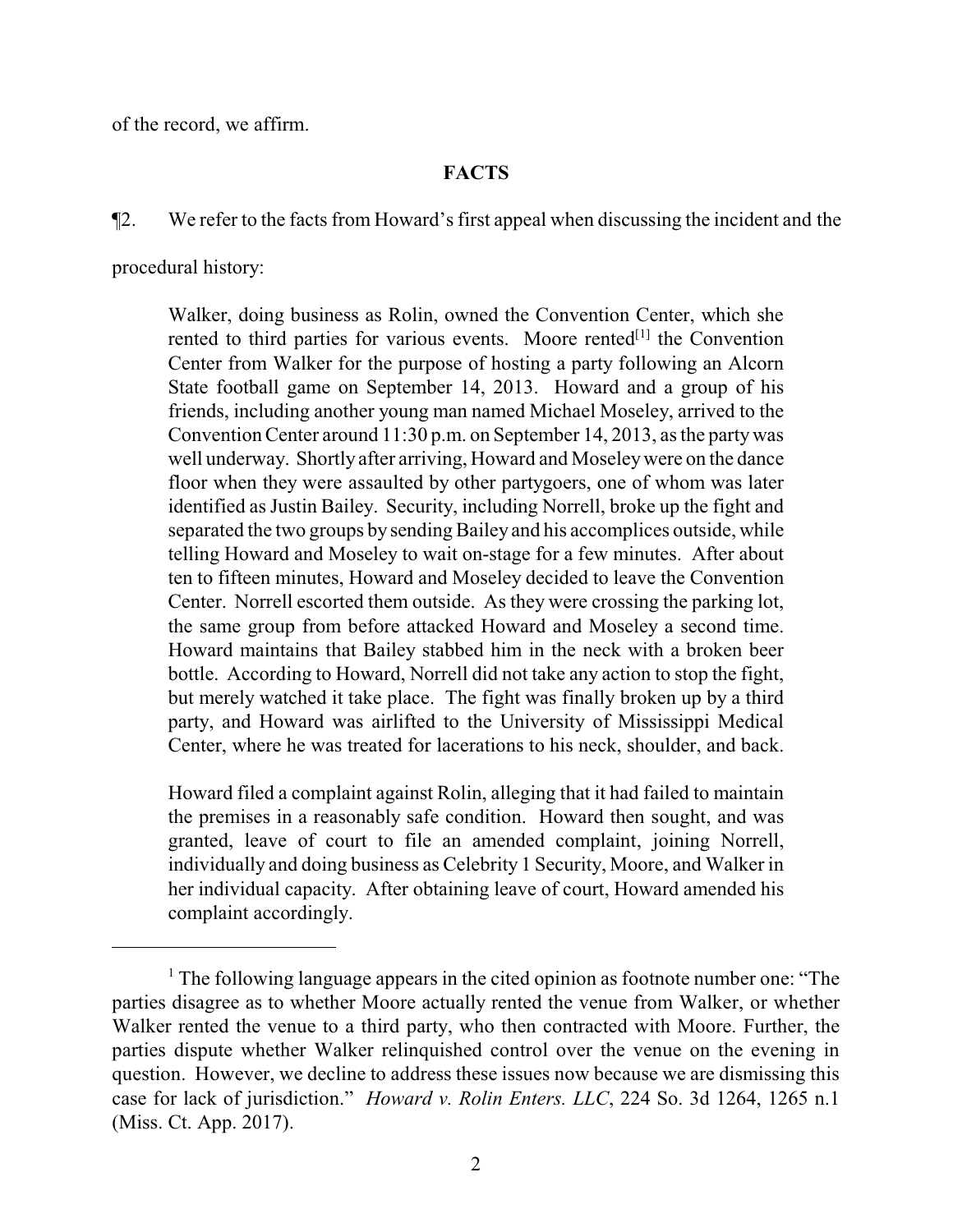The record reflects that process was served on Norrell on October 25, 2014, but does not show that Norrell ever filed an answer. Both parties in their appellate briefs agree that Norrell was served with process, but that Moore was not. The docket indicates that Norrell continued to be noticed of certain orders throughout discovery (including an order setting the pretrial conference date and a later order continuing the pretrial conference to another date), along with Walker and Rolin's attorneys. However, Norrell never filed any pleadings or responses of his own. Further, no entry of default judgment was ever entered against him.

Howard and Walker proceeded with discovery. Howard, Walker, and Moore provided depositions. Walker twice scheduled and noticed depositions for Norrell, but Norrell failed to appear both times. The only correspondence with Norrell included in the record is an email from Walker's counsel to Howard's, wherein Walker informed Howard on the night before Norrell's second scheduled deposition was to take place that it would be cancelled, as Norrell told Walker that he was out of the state and would be unable to attend. Shortly thereafter, Walker and Rolin filed their motion for summary judgment, which, as stated, was granted without the judgment being certified pursuant to Rule 54(b).

*Howard v. Rolin Enters. LLC*, 224 So. 3d 1264, 1265-66 (¶¶2-5) (Miss. Ct. App. 2017).

¶3. Subsequently, Howard appealed the circuit court's grant of Walker and Rolin's summary judgment to this Court. But this Court dismissed the appeal, stating that "[b]ecause the circuit court's summary-judgment order and subsequent final judgment did not dispose of all parties [Norrell] involved in this matter or certify that the final judgment was entered pursuant to Rule 54(b) of the Mississippi Rules of Civil Procedure, we must dismiss the appeal for lack of jurisdiction." *Howard*, 224 So. 3d at 1265 (¶1).

¶4. After the appeal was dismissed, Howard filed a Rule 56(f) motion for further discovery, a motion to set aside entry of summary judgment in the circuit court, and a motion to compel discovery. Howard also issued a subpoena duces tecum to the Claiborne County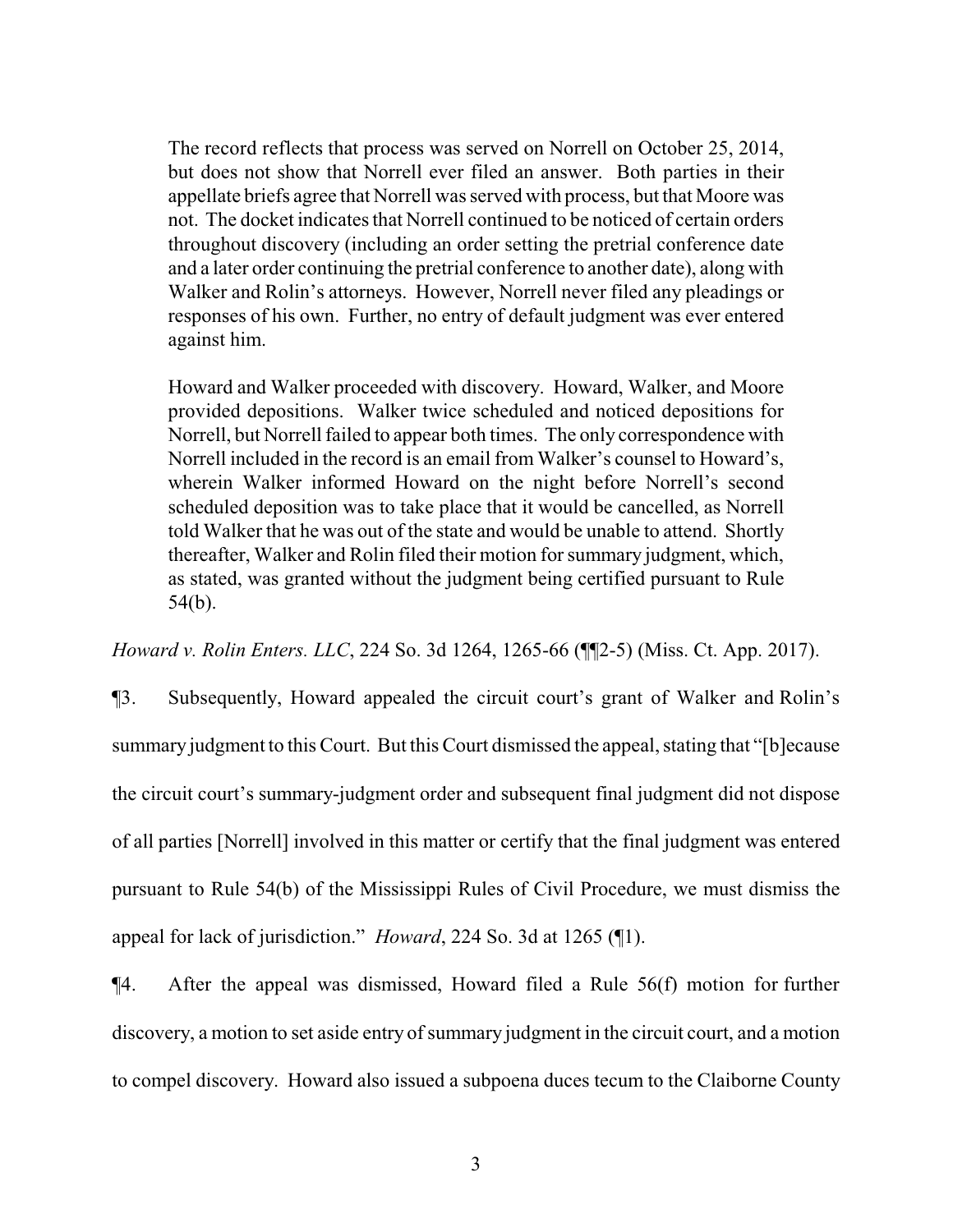Sheriff's Department to produce its call records. In response, Walker and Rolin filed a motion to stay discovery and a motion for certification of final judgment under Rule 54(b). The circuit court granted Walker and Rolin's motion to stay discovery and their motion for certification under Rule 54(b). Accordingly, the court denied Howard's Rule 56(f) motion, his motion to set aside entry of summary judgment, and his motion for further discovery. Again, Howard appealed. This appeal is against Walker and Rolin. The case against Norrell remains active on the circuit court's docket.

### **STANDARD OF REVIEW**

¶5. "[An appellate court] conducts a de novo standard ofreview when considering a lower court's grant of summary judgment." *Levens v. Campbell*, 733 So. 2d 753, 757 (¶10) (Miss. 1999). "This entails reviewing all the evidentiarymatters before it in the light most favorable to the party against whom the motion has been made." *Id.* "If, in this view, the moving party is entitled to judgment as a matter of law, summary judgment should be affirmed; otherwise, it should be reversed." *Id.* 

## **DISCUSSION**

¶6. Howard asserts six assignments of error on appeal. He states that the circuit court erred in: (1) granting summary judgment in favor of Walker and Rolin; (2) overruling his Rule 56(f) motion for further discovery; (3) denying his motion for entry of the court's order compelling discovery; (4) overruling his motion to set aside summary judgment; (5) granting Walker and Rolin's motion to stay discovery; and (6) granting Walker and Rolin's motion for certification of final judgment under Rule 54(b). Walker and Rolin maintain that the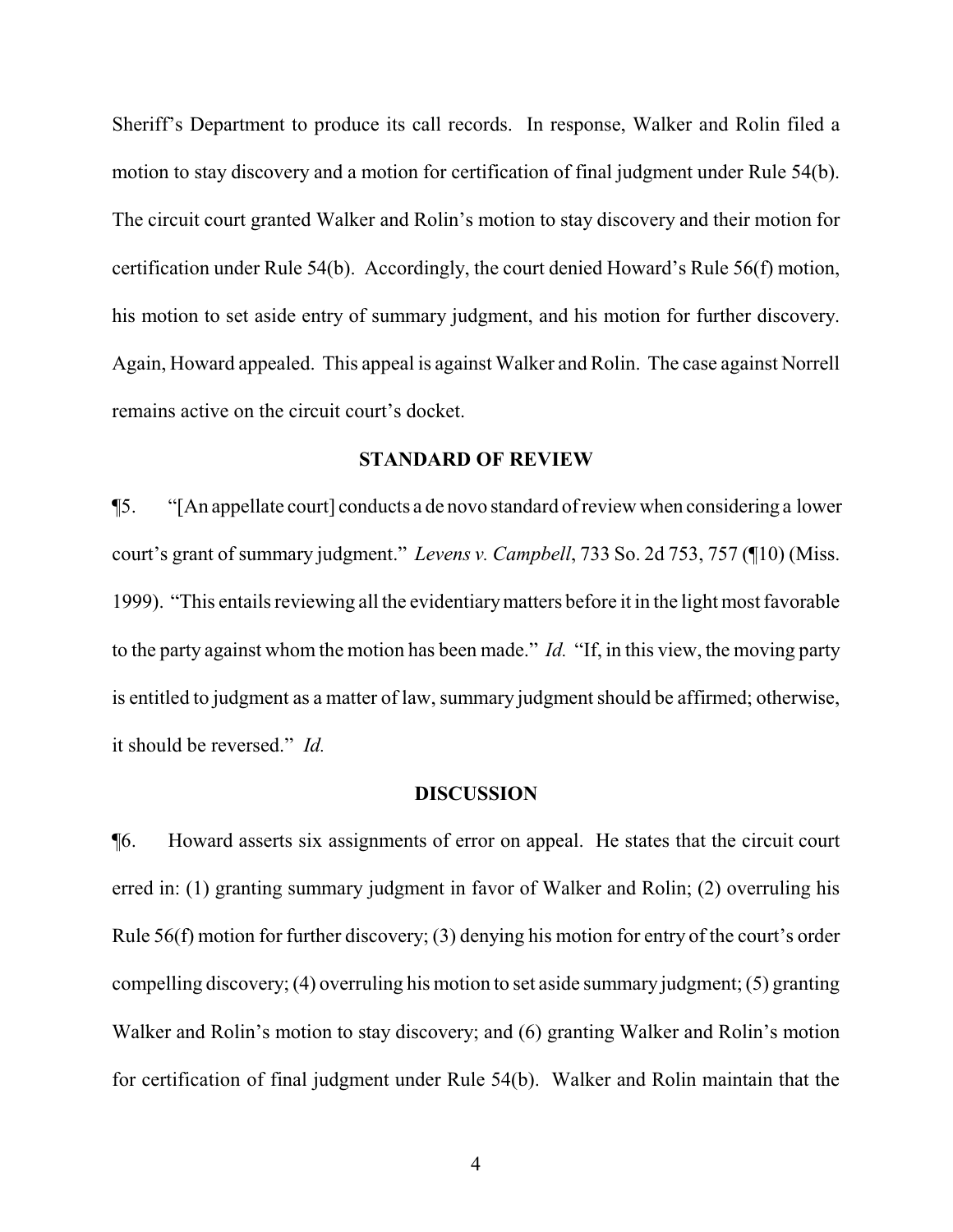circuit correctly granted summary judgment based on the evidence presented at the time of the motion and order. For clarity, we discuss issue one in subsection A and combine issues two through six in subsection B.

## *A. Summary Judgment*

¶7. In 2015, Walker and Rolin filed a motion for summary judgment stating that Howard had failed to produce evidence that they owed him a duty to protect him from third-party assailants or that they had actual or constructive notice of the violent nature of the assailant or knowledge of the atmosphere of violence.

¶8. The Mississippi Supreme Court has held that "[a] party is entitled to summary judgment 'if the pleadings, depositions, answers to interrogatories and admissions on file, together with the affidavits, if any, show that there is no genuine issue as to any material fact and that the moving party is entitled to a judgment as a matter of law.'" *Ill. Cent. R.R. Co. v. Jackson*, 179 So. 3d 1037, 1044 (¶16) (Miss. 2015) (quoting M.R.C.P. 56(c)). "The moving party bears the burden of demonstrating the absence of a genuine issue of material fact." *Id.* "We consider the evidence in the light most favorable to the nonmoving party." *Id.* 

¶9. Under Mississippi law, to be held liable for a third-party assault, the landowner must be shown to have "cause to anticipate" the assault either through "(1) actual or constructive knowledge of the assailant's violent nature, or (2) actual or constructive knowledge that an atmosphere of violence exists." *Corley v. Evans*, 835 So. 2d 30, 38 (¶26) (Miss. 2003). "Evidence of the existence of an atmosphere of violence may include the overall pattern of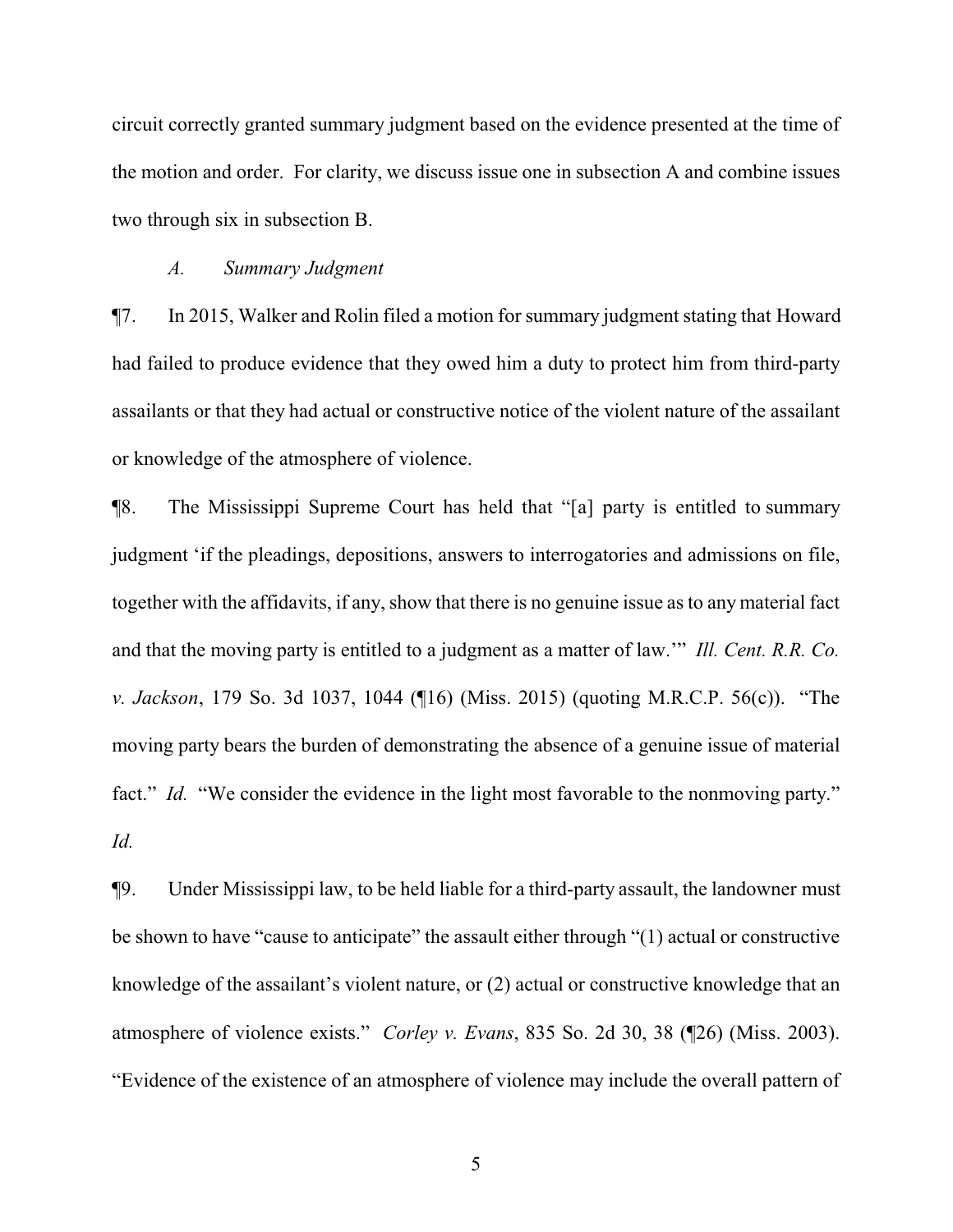criminal activity prior to the event in question that occurred in the general vicinity of the defendant's business premises, as well as the frequency of criminal activity on the premises." *Id.* at 38-39 (¶26).

¶10. Here, Howard submitted a complaint-like response in opposition and Norrell's sworn recorded statement to the Sheriff's Office. The circuit court found both unpersuasive, stating that it granted the motion for summary judgment because "Howard has failed to set forth facts sufficient to create a jury issue on the duty prong of the prima facie case of negligence. . . . Howard provided neither competent evidence of Walker's actual and constructive knowledge of the alleged violent nature of the assailant nor Walker's actual and constructive knowledge of the atmosphere of violence." After review of the record, we agree. Accordingly, we do not find that the circuit court erred in granting Walker and Rolin's motion for summary judgment.

#### *B. Post-dismissal Motions*

¶11. In 2017, after Howard's first appeal was dismissed for lack of jurisdiction, Howard attempted to present more evidence to the circuit court in response to Walker and Rolin's motion for summary judgment. Howard filed a Rule 56(f) motion in which he requested additional time to retrieve information from the Port Gibson Police Department or the Claiborne County Sheriff's Department (or both) and to allow him to take Norrell's deposition. He also filed a motion to set aside summary judgment and a motion to compel discovery, stating the difficulty he was having in getting Norrell to appear for a deposition. ¶12. While waiting on a ruling from the court, Howard was able to obtain call logs from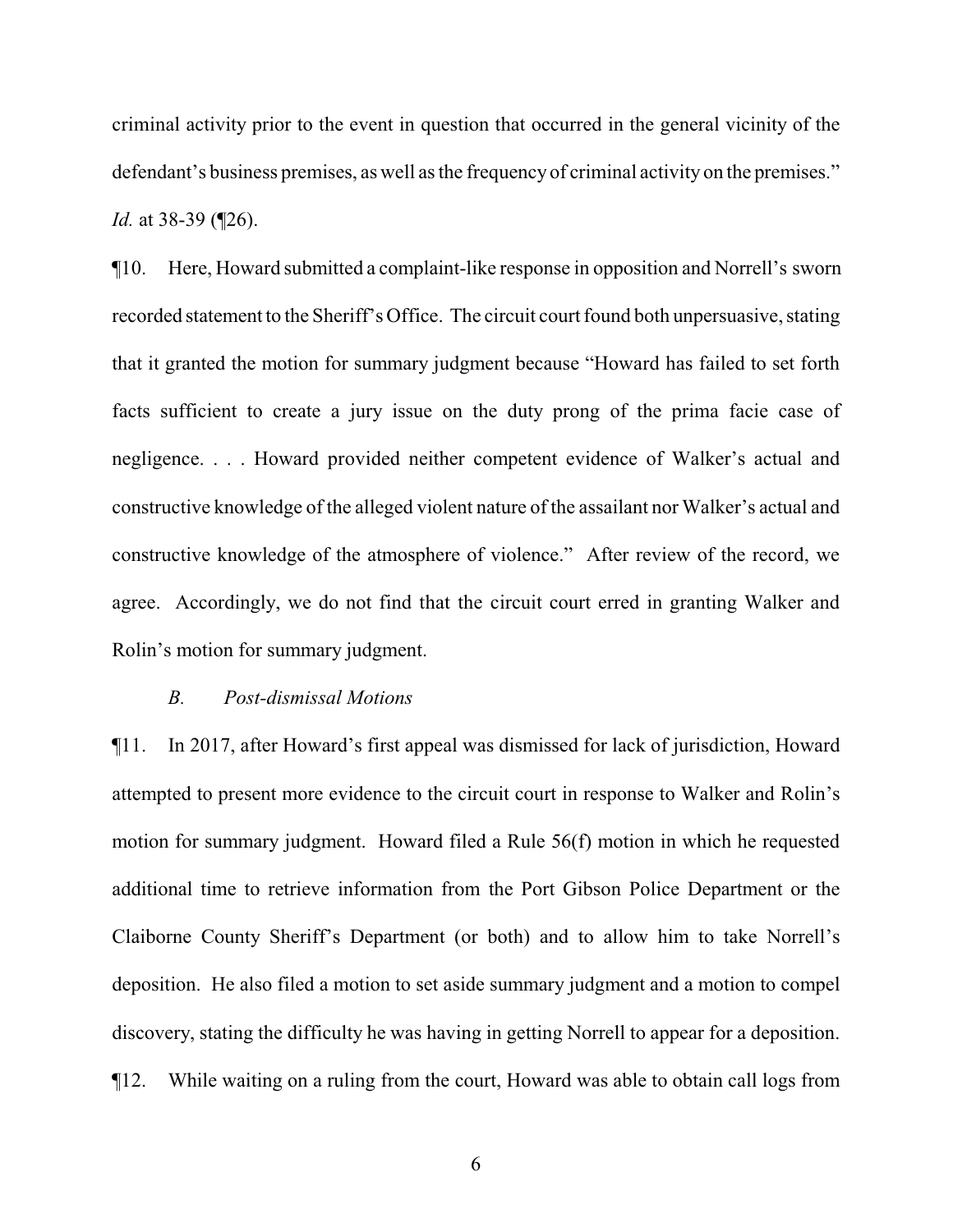the Claiborne County Sheriff's Department by subpoena. Howard argues that these logs should have been considered as they go to the element of proving that Walker and Rolin had actual and constructive notice of the "atmosphere of violence" at the Convention Center. But, the circuit court denied Howard's Rule 56(f) motion, stating that the call logs were available at the time the motion for summary judgment was considered. The court further pointed out that Howard had the ability to subpoena the Sheriff's Office for the logs before the motion was granted in 2015 and chose not to issue one until 2017. We do not find that the circuit court erred in denying Howard's motions.

¶13. This Court has held that "Rule 56(c) requires that all matters upon which a party or the court may rely must be filed with the clerk and served on the other party **prior** to the hearing." *Lawrence v. Lawrence*, 956 So. 2d 251, 257 (¶15) (Miss. Ct. App. 2006) (emphasis added). "Failure to do so is fatal to the motion." *Id*. Here, the record reflects that Howard did not subpoena the Sheriff's Office until 2017 (two years after the motion was filed and an order was handed down); therefore, the circuit court properly found it should not be considered. Furthermore, we agree with the circuit court that to set aside the summary judgment and reconsider the evidence presented after the order would allow Howard a "second bite of the apple."

#### **CONCLUSION**

¶14. In reviewing the record and applicable case law, we affirm the circuit court's decision to grant Walker and Rolin's motion for summary judgment. Additionally, we do not find that the circuit court erred in denying Howard's Rule 56(f) motion, his motion to set aside the